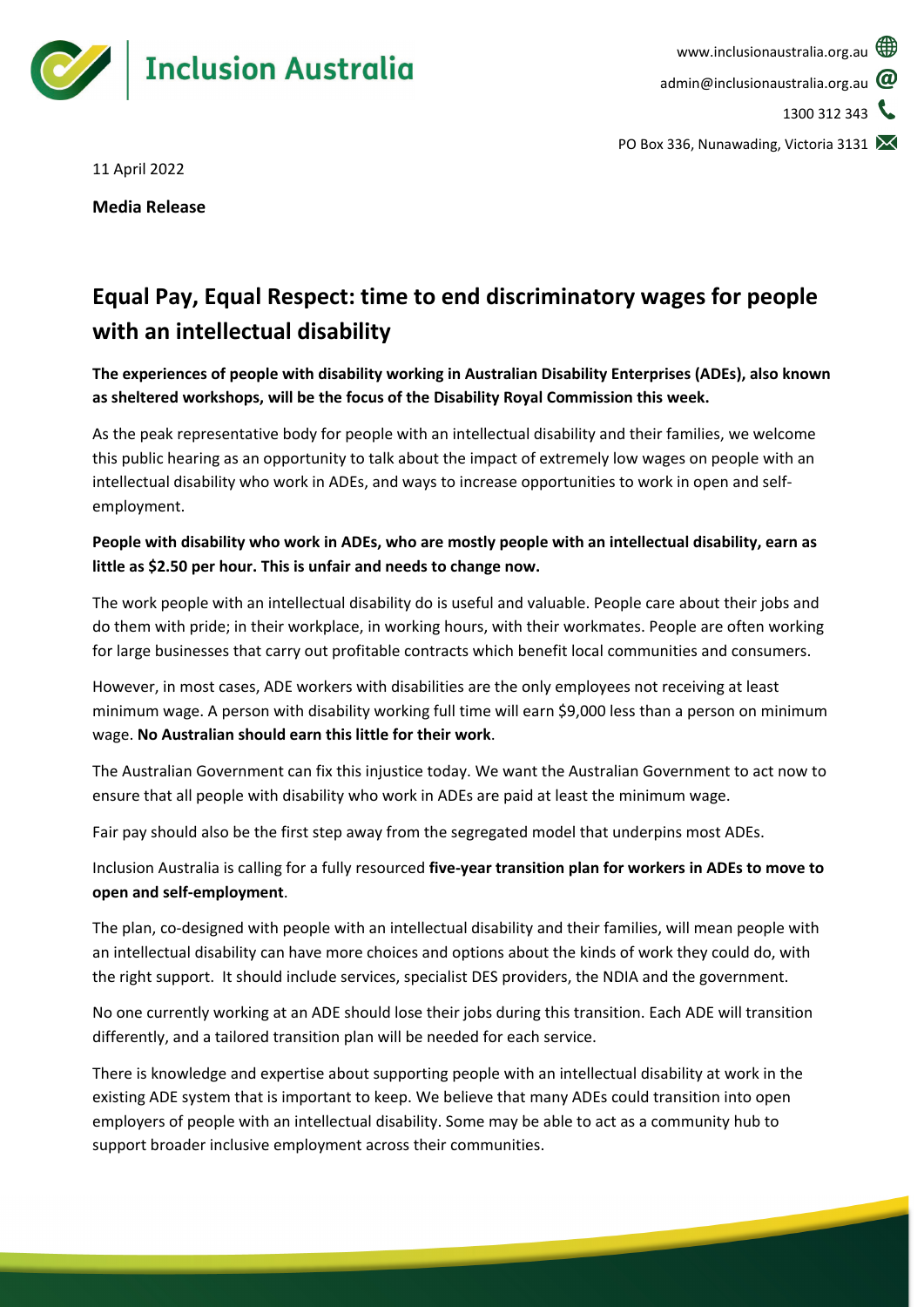There is also work that needs to be done during this transition to make sure there are more jobs in open and self-employment for people with an intellectual disability, as well as the right kinds of support. The polished pathway into ADEs from school must be addressed, with clearer, easier pathways and more options for people to explore open and self-employment.

The National Disability Insurance Scheme and the Disability Employment Services providers all have a role to play in making sure more people with an intellectual disability can work in open and self-employment.

Inclusion Australia's Our Voice Committee, who are all people with an intellectual disability from across Australia are clear "People with disabilities have the right to work in the open market like anyone else and get the training and support they need; this means no more sheltered workshops."

We call on the government to start this transition process now by addressing the wage gap of ADE workers and ending discriminatory wages for people with an intellectual disability.

#EqualPayEqualRespect

**Ends**

## **About the public hearing**

*Public hearing 22: The experience of people with disability working in Australian Disability Enterprises* will run from 11-13 April 2022.

Inclusion Australia's CEO Catherine McAlpine will tell the Disability Royal Commission that people with an intellectual disability need fair pay and clearer pathways into open and self-employment, with all barriers removed. The polished pathway into ADEs must be removed.

The Royal Commission will examine the experiences of people with disability working in ADEs, including:

- whether there is choice and control in relation to employment, including opportunities for progression, training and transition to open employment
- the payment of supported wages
- social and financial inclusion
- oversight of ADEs
- any related matters.

For more details visit[: https://disability.royalcommission.gov.au/public-hearings/public-hearing-22](https://disability.royalcommission.gov.au/public-hearings/public-hearing-22)

**Quotes attributable to** Inclusion Australia's Our Voice Committee, who are all people with an intellectual disability, "People with disabilities have the right to work in the open market like anyone else and get the training and support they need; this means no more sheltered workshops."

"People with disabilities have the right to be respected like anyone else in society. We know when we are respected and we are not respected – we feel it."